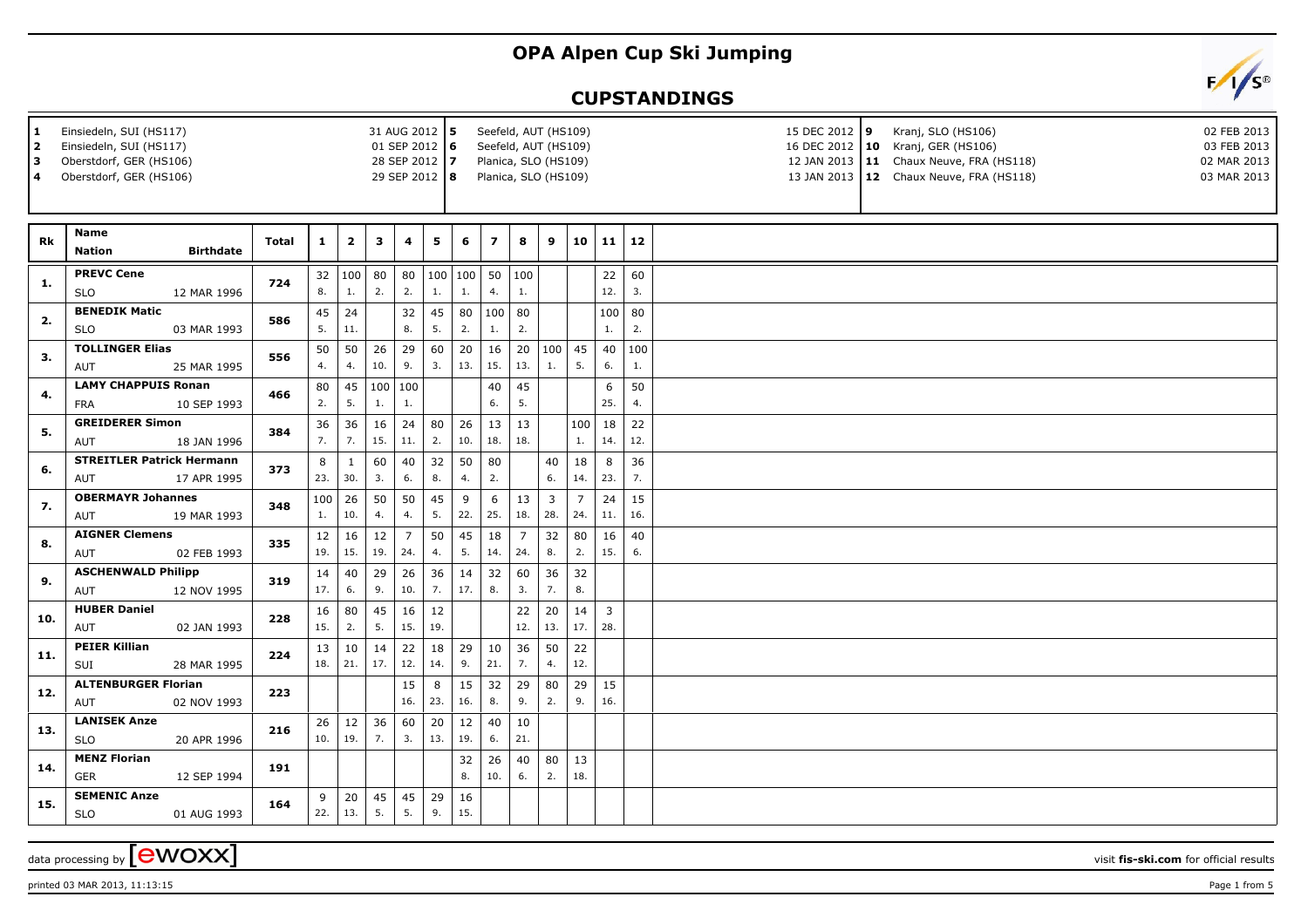| Rk  | Name<br><b>Nation</b><br><b>Birthdate</b>           | <b>Total</b> | $\mathbf{1}$          | $\overline{2}$ | $\mathbf{3}$                   | $\overline{\mathbf{4}}$ | 5                     | 6                     | $\overline{z}$        | 8                     | 9                      |                       | 10   11             | 12                    |  |
|-----|-----------------------------------------------------|--------------|-----------------------|----------------|--------------------------------|-------------------------|-----------------------|-----------------------|-----------------------|-----------------------|------------------------|-----------------------|---------------------|-----------------------|--|
| 16. | <b>HERRMANN Michael</b><br>02 FEB 1994<br>GER       | 161          |                       |                |                                |                         |                       |                       | 13<br>18.             | $\overline{4}$<br>27. | 24<br>11.              | 40<br>6.              | 60<br>3.            | 20<br>13.             |  |
| 17. | <b>KAELIN Pascal</b><br>11 JAN 1993<br>SUI          | 156          | 60<br>3.              | 10<br>21.      | $\overline{\mathbf{3}}$<br>28. |                         |                       | $\overline{7}$<br>24. | 60<br>3.              | 16<br>15.             |                        |                       |                     |                       |  |
| 18. | <b>GUGG Florian</b><br>03 JUN 1994<br>AUT           | 149          | $\mathbf{1}$<br>30.   |                |                                |                         | 10<br>21.             | 8<br> 23.             | 15<br>16.             | 60<br>3.              | 16<br>15.              |                       | 32<br>8.            | $\overline{7}$<br>24. |  |
| 19. | <b>HLEBANJA Ales</b><br><b>SLO</b><br>18 APR 1993   | 138          |                       |                | 20<br>13.                      |                         |                       |                       | 22<br>12.             | 26<br>10.             | 29<br>9.               | 9<br>22.              | 20<br>13.           | 12<br>19.             |  |
| 20. | <b>LACKNER Thomas</b><br>AUT<br>09 APR 1993         | 136          | 12<br>19.             | 18<br>14.      | 8<br>23.                       | 18<br>14.               |                       |                       | 26<br>10.             | 24<br>11.             | 26<br>10.              | $\overline{4}$<br>27. |                     |                       |  |
| 21. | <b>JUSTIN Rok</b><br><b>SLO</b><br>06 APR 1993      | 134          | 6<br>25.              | 14<br>17.      |                                | 12<br>19.               | 22<br>12.             | 80<br>2.              |                       |                       |                        |                       |                     |                       |  |
| 22. | <b>DREHER Michael</b><br>30 JAN 1993<br><b>GER</b>  | 130          |                       |                |                                |                         | $\mathbf{1}$<br>30.   | 4<br>27.              |                       |                       |                        |                       | 80<br>2.            | 45<br>5.              |  |
| 23. | <b>WOHLGENANNT Ulrich</b><br>AUT<br>01 AUG 1994     | 123          | 3<br>28.              | 60<br>3.       | $24 \mid 36$<br>$11. \,$       | 7.                      |                       |                       |                       |                       |                        |                       |                     |                       |  |
| 24. | <b>HEIM Christian</b><br><b>GER</b><br>21 FEB 1993  | 122          | $\overline{4}$<br>27. |                |                                |                         | 24<br>11.             | 26<br>10.             |                       |                       |                        |                       | 36<br>7.            | 32<br>8.              |  |
| 25. | <b>KOSEC Jaka</b><br>01 APR 1994<br>SLO             | 114          |                       |                |                                |                         |                       | 26<br>10.             | 11<br>20.             | 14<br>17.             |                        |                       | 45<br>5.            | 18<br>14.             |  |
| 26. | <b>LUGERT Tobias</b><br>18 JUN 1993<br><b>GER</b>   | 113          |                       |                |                                |                         |                       |                       |                       | 9<br>22.              | $5\overline{)}$<br>26. | 60<br>3.              | 26<br>10.           | 13<br>18.             |  |
| 27. | <b>GOESCHL Kevin</b><br>16 DEC 1995<br>AUT          | 109          |                       |                | 18<br>14.                      |                         | 14<br>17.             | 18<br>14.             | $\overline{2}$<br>29. | 15<br>16.             | $\overline{4}$<br>27.  | 36<br>7.              | $\mathbf{1}$<br>30. | $\mathbf{1}$<br>30.   |  |
| 28. | <b>LOEFFLER Tobias</b><br><b>GER</b><br>19 JUL 1994 | 106          |                       | 22<br>12.      | $\overline{7}$<br>24.          | 15<br>16.               | 26<br>10.             | 36<br>7.              |                       |                       |                        |                       |                     |                       |  |
| 29. | <b>WANGLER Niclas</b><br><b>GER</b><br>21 MAR 1993  | 105          |                       |                | 10<br>21.                      |                         |                       |                       |                       |                       | 45<br>5.               | 50<br>4.              |                     |                       |  |
| 30. | <b>PRISLIC Ernest</b><br>30 SEP 1993<br><b>SLO</b>  | 100          |                       |                |                                | 8<br>23.                | 16<br>15.             |                       |                       |                       |                        |                       | 50<br>4.            | 26<br>10.             |  |
| 31. | <b>KOCH Bjoern</b><br>24 JAN 1993<br>AUT            | 90           | 29<br>9.              | 32<br>8.       | $11 \mid 11$<br>20.            | 20.                     | $\overline{7}$<br>24. |                       |                       |                       |                        |                       |                     |                       |  |
| 32. | <b>ALTHAUS Daniel</b><br>29 JUN 1993<br>GER         | 87           | 40<br>6.              | 15<br>16.      | 16<br>15.                      | $\overline{2}$<br>29.   | 10<br>21.             |                       |                       |                       |                        |                       |                     | $\overline{4}$<br>27. |  |
| 33. | <b>HAYBOECK Alexander</b><br>AUT<br>08 JUL 1995     | 83           | 16<br>15.             | 29<br>9.       |                                | 5<br>26.                | 5<br>26.              | $\overline{3}$<br>28. |                       |                       |                        | 11<br>20.             |                     | 14<br>17.             |  |
| 34. | <b>HOFER Thomas</b><br>28 JAN 1996<br>AUT           | 77           |                       |                |                                |                         |                       | 40<br>6.              | 6<br>25.              |                       | 12<br>19.              |                       | 10<br>21.           | 9<br>22.              |  |
| 35. | <b>HUBER Stefan</b><br>AUT<br>08 MAR 1994           | 76           |                       |                | 6<br>25.                       | $\overline{3}$<br>28.   |                       | $\overline{7}$<br>24. |                       | 6<br>25.              | 20<br>13.              | 18<br>14.             |                     | 16<br>15.             |  |

data processing by **CWOXX** visit **fis-ski.com** for official results

printed 03 MAR 2013, 11:13:15 **Page 2** from 5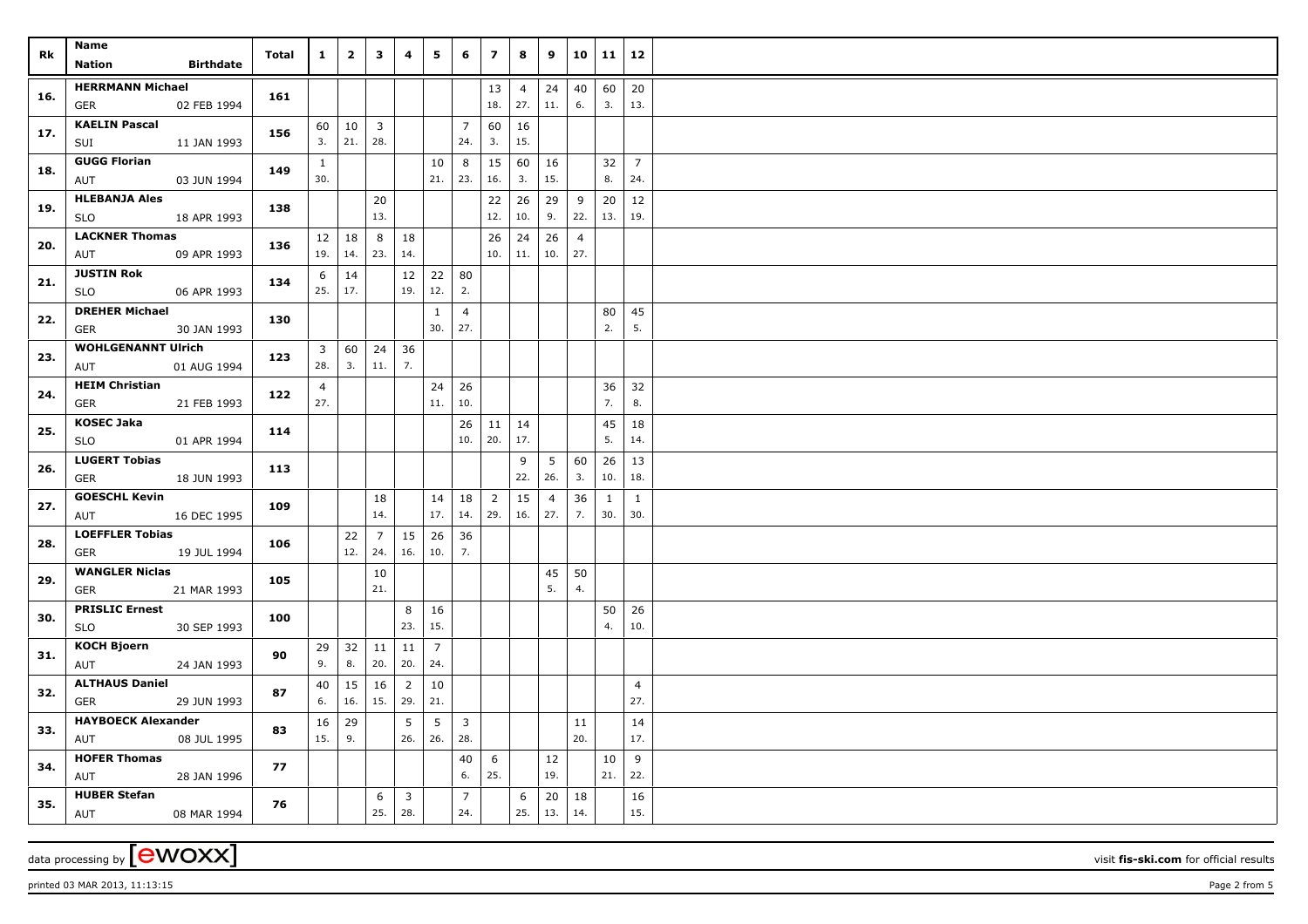| Rk  | Name<br>Nation<br>Birthdate                                           | Total | $\mathbf{1}$   | $\overline{\mathbf{2}}$    | $\mathbf{3}$        | $\overline{\mathbf{4}}$   | 5                           | 6            | $\overline{z}$        | 8                   | 9                         |                       | 10 11 12       |                |  |
|-----|-----------------------------------------------------------------------|-------|----------------|----------------------------|---------------------|---------------------------|-----------------------------|--------------|-----------------------|---------------------|---------------------------|-----------------------|----------------|----------------|--|
| 36. | <b>LECHNER Sepp</b><br>21 JUL 1994<br>GER                             | 73    | 24<br>11.      | 13<br>18.                  | $14 \mid 22$<br>17. | 12.                       |                             |              |                       |                     |                           |                       |                |                |  |
| 37. | <b>KVEDER Miha</b><br>18 OCT 1993<br>SLO                              | 72    |                |                            | 32<br>8.            | 16.                       | $15 \mid 15 \mid 10$<br>16. | 21.          |                       |                     |                           |                       |                |                |  |
| 38. | <b>BRADATSCH Sebastian</b><br>08 MAY 1996<br>GER                      | 67    |                |                            |                     |                           |                             | 14<br>17.    |                       | 20<br>13.           |                           | 26<br>$10.$ 29.       | $\overline{2}$ | 5<br>26.       |  |
| 39. | <b>RAFFORT Benjamin</b><br>11 JUL 1994<br>FRA                         | 52    |                |                            |                     |                           |                             |              | $\overline{2}$<br>29. | 11<br>20.           |                           |                       | 29<br>9.       | 10<br>21.      |  |
| 40. | <b>JELOVCAN Florjan</b><br>01 FEB 1997<br><b>SLO</b>                  | 49    |                |                            |                     |                           |                             |              | 45<br>5.              |                     |                           | $\overline{4}$<br>27. |                |                |  |
| 41. | <b>GANSERER Marc</b><br>09 APR 1993<br>GER                            | 48    |                | $\mathbf{1}$<br>30.        |                     |                           | $\overline{2}$<br>29.       |              | $\overline{7}$<br>24. | $\mathbf{1}$<br>30. | $\vert$ 13 $\vert$<br>18. | 24<br>11.             |                |                |  |
| 41. | <b>DUFTER Thomas</b><br>31 JAN 1996<br>GER                            | 48    |                |                            | 22                  | $\mathbf{1}$<br>12.   30. | 11<br>20.                   |              | 14<br>17.             |                     |                           |                       |                |                |  |
| 43. | <b>WEISS Franz</b><br>18 JUL 1996<br>GER                              | 46    |                |                            |                     |                           |                             |              |                       |                     |                           | 22<br>12.             |                | 24<br>11.      |  |
| 44. | <b>SCHMID Martin</b><br>AUT<br>23 JUL 1996<br><b>JUFFINGER Thomas</b> | 40    |                |                            |                     |                           |                             |              |                       |                     |                           |                       | 11<br>20.      | 29<br>9.       |  |
| 45. | 18 JAN 1993<br>AUT<br><b>FUDEL Daniel</b>                             | 39    | 22<br>12.      | $\overline{7}$<br>24.<br>6 | $\overline{4}$      | 10<br>21.                 | 6                           | 1            |                       |                     |                           |                       |                |                |  |
| 46. | 06 AUG 1993<br>GER<br><b>MAYLAENDER Dominik</b>                       | 37    | 20<br>13.      | 25.<br>5                   | 27.                 |                           | 25.                         | 30.          |                       | 32                  |                           |                       |                |                |  |
| 46. | 20 MAR 1995<br>GER<br><b>HAHN Julian</b>                              | 37    |                | 26.                        | 2                   | 5 <sup>5</sup>            | $\overline{\mathbf{3}}$     |              |                       | 8.                  |                           |                       | 13             | 11             |  |
| 48. | GER<br>07 NOV 1997<br><b>WAGNER Lukas</b>                             | 34    |                |                            | 29.                 | 26.                       | 28.                         | 12           |                       |                     | 15                        | $\overline{2}$        | 18.            | 20.            |  |
| 49. | <b>GER</b><br>07 MAR 1995<br><b>CECON Federico</b>                    | 29    | 12             |                            |                     |                           | 13                          | 19.          |                       | $\overline{2}$      | 16.                       | 29.                   |                |                |  |
| 50. | 11 JUN 1994<br>ITA<br><b>WINTER Paul</b>                              | 27    | 19.            |                            |                     | $10 \mid 10$              | 18.<br>$\overline{4}$       |              |                       | 29.                 | $\overline{3}$            |                       |                |                |  |
| 50. | 05 OCT 1997<br>GER<br><b>ROEDER Franz</b>                             | 27    | $\overline{2}$ | $\overline{2}$             | 21.                 | 21.                       | 27.                         |              |                       |                     | 28.                       | 12                    | 9              | $\overline{2}$ |  |
| 50. | 06 NOV 1995<br>GER<br><b>SCHULER Andreas</b>                          | 27    | 29.<br>18      | 29.                        |                     |                           |                             |              |                       |                     |                           | 19. 22.               |                | 29.<br>8       |  |
| 53. | 30 DEC 1995<br>SUI<br><b>VERBAJS Tomaz</b>                            | 26    | 14.<br>5       | $\overline{4}$             | 5                   |                           |                             | $\mathbf{1}$ | 6                     | $\overline{4}$      |                           |                       |                | 23.            |  |
| 54. | <b>SLO</b><br>26 JUL 1995<br><b>MODIC Andraz</b>                      | 25    | 26.            | 27.                        | 26.                 | $\overline{7}$            |                             | 30.          | 25.<br>8              | 27.                 | 10                        |                       |                |                |  |
| 54. | 23 OCT 1996<br><b>SLO</b>                                             | 25    |                |                            |                     | 24.                       |                             |              | 23.                   |                     | 21.                       |                       |                |                |  |

data processing by **CWOXX** visit **fis-ski.com** for official results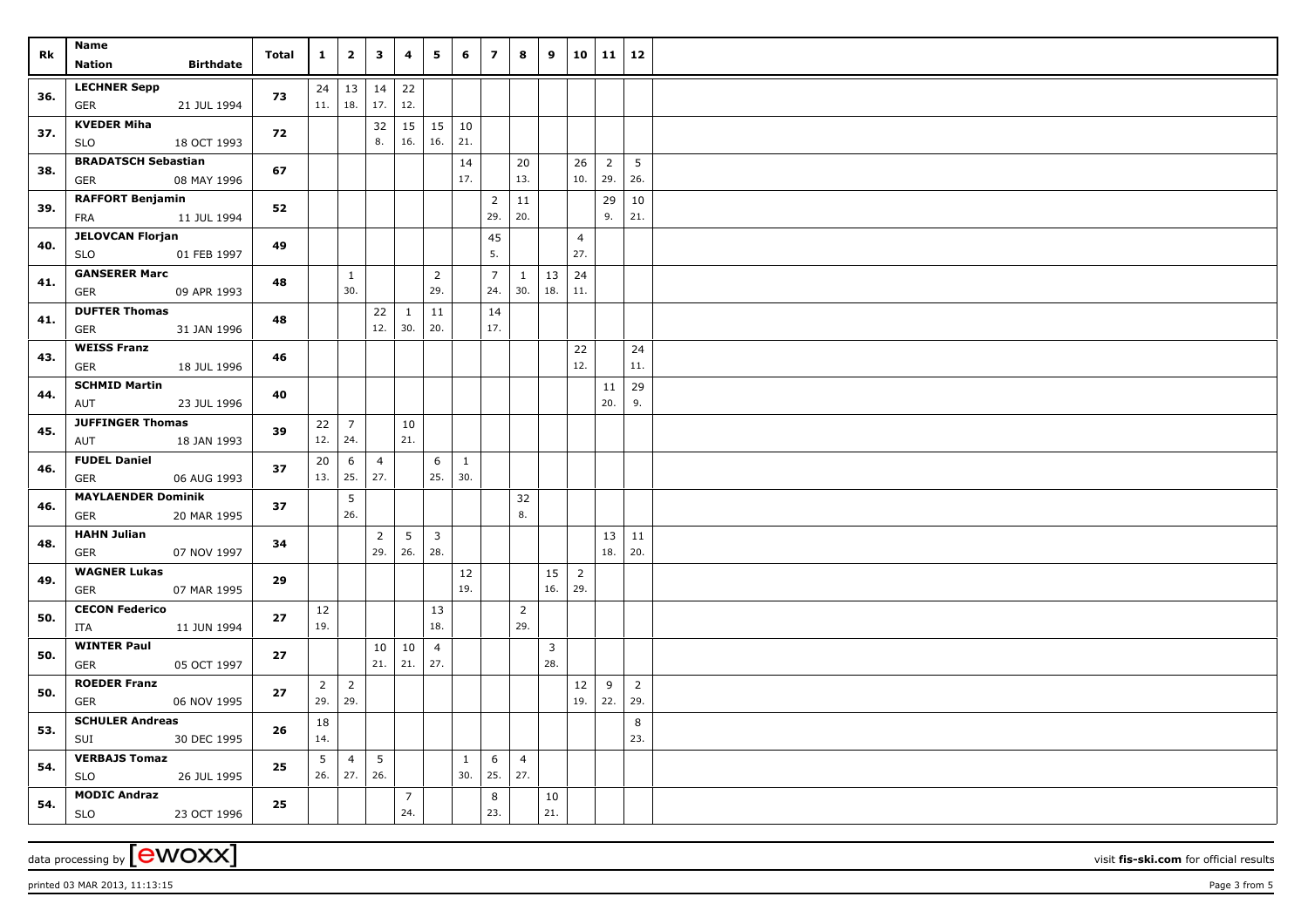| Rk  | Name<br><b>Birthdate</b><br>Nation                                           | Total          | $\mathbf{1}$          | $\overline{\mathbf{2}}$        | $\overline{\mathbf{3}}$ | $\overline{\mathbf{4}}$ | $5^{\circ}$ | 6   | $\overline{z}$ | 8        | 9              |                     | $10 \mid 11 \mid 12$   |                |  |
|-----|------------------------------------------------------------------------------|----------------|-----------------------|--------------------------------|-------------------------|-------------------------|-------------|-----|----------------|----------|----------------|---------------------|------------------------|----------------|--|
| 54. | <b>VODAN Aljaz</b><br>SLO<br>10 APR 1995                                     | 25             |                       |                                |                         |                         |             |     | 9<br>22.       | 5<br>26. |                |                     | $5\phantom{.0}$<br>26. | 6<br>25.       |  |
| 57. | <b>KARLEN Gabriel</b><br>SUI<br>10 MAR 1994                                  | 22             | $\overline{7}$<br>24. | 11<br>20.                      |                         |                         |             |     |                |          |                |                     | $\overline{4}$<br>27.  |                |  |
| 57. | <b>HEINRICH Tim</b><br><b>GER</b><br>06 MAY 1995                             | 22             |                       |                                |                         |                         |             |     |                |          | 22<br>12.      |                     |                        |                |  |
| 59. | <b>SIEGEL David</b><br><b>GER</b><br>28 AUG 1996                             | 21             |                       |                                |                         |                         |             |     |                |          | 3<br>28.       | 18<br>14.           |                        |                |  |
| 60. | <b>SERETINEK Nejc</b><br><b>SLO</b><br>30 SEP 1996                           | 20             |                       |                                |                         |                         |             |     | 20<br>13.      |          |                |                     |                        |                |  |
| 61. | <b>LAVTIZAR Anze</b><br>SLO<br>02 MAY 1996                                   | 17             |                       |                                |                         |                         |             |     |                |          | 11<br>20.      | 6<br>25.            |                        |                |  |
| 62. | <b>EGLOFF Luca</b><br>06 JUN 1995<br>SUI                                     | 16             |                       |                                | $\overline{2}$<br>29.   |                         |             |     |                |          |                |                     | 14<br>17.              |                |  |
| 63. | <b>BIRCHLER Tobias</b><br>29 JUL 1997<br>SUI                                 | 15             |                       |                                |                         |                         |             |     |                |          | 8<br>23.       |                     | $\overline{7}$<br>24.  |                |  |
| 64. | <b>HAMMANN Petrick</b><br>27 MAY 1995<br>GER                                 | 14             |                       |                                |                         |                         |             |     |                |          | 14<br>17.      |                     |                        |                |  |
| 64. | <b>DI LENARDO Zeno</b><br>19 OCT 1995<br>ITA                                 | 14             |                       |                                |                         |                         |             |     |                |          | 6<br>25.       | 8<br>23.            |                        |                |  |
| 66. | <b>ZEPIC Aljaz</b><br>23 AUG 1995<br><b>SLO</b><br><b>STEINER Maximilian</b> | 13             |                       | $\overline{\mathbf{3}}$<br>28. |                         |                         |             |     |                |          |                | 10<br>21.           |                        |                |  |
| 67. | 04 MAY 1996<br>AUT<br><b>KAMIENSKI Oliver</b>                                | 12             |                       |                                |                         |                         |             |     |                |          |                |                     | 12<br>19.              |                |  |
| 68. | 04 DEC 1995<br>GER<br><b>BAUMUNK Martin</b>                                  | 10             |                       | $\mathbf{1}$<br>30.            |                         |                         |             |     |                | 9<br>22. |                |                     |                        |                |  |
| 69. | GER<br>16 JUN 1996<br><b>ANKEN Olivier</b>                                   | 9              |                       |                                |                         |                         |             |     |                |          | 9<br>22.       |                     |                        |                |  |
| 70. | 21 AUG 1993<br>SUI<br><b>HAMANN Martin</b>                                   | 8              |                       | 8<br>23.                       |                         |                         |             |     |                |          | $\overline{7}$ |                     |                        |                |  |
| 71. | 10 APR 1997<br>GER<br><b>FAIVRE RAMPANT Julien</b>                           | $\overline{ }$ |                       |                                |                         |                         |             |     | 6              |          | 24.            |                     |                        |                |  |
| 72. | 11 APR 1994<br>FRA<br><b>SCHAFFER Lucas</b>                                  | 6              |                       |                                |                         |                         |             | 5   | 25.            |          |                |                     |                        |                |  |
| 73. | AUT<br>03 AUG 1995<br><b>WILFERT Nils</b>                                    | 5              |                       |                                |                         |                         |             | 26. |                |          |                | 5                   |                        |                |  |
| 73. | GER<br>09 JUL 1995<br>SILIH Zak                                              | 5              |                       |                                |                         |                         |             |     |                |          |                | 26.<br>$\mathbf{1}$ |                        | $\overline{3}$ |  |
| 75. | <b>SLO</b><br>07 NOV 1995                                                    | 4              |                       |                                |                         |                         |             |     |                |          |                | 30.                 |                        | 28.            |  |

data processing by **CWOXX** visit **fis-ski.com** for official results